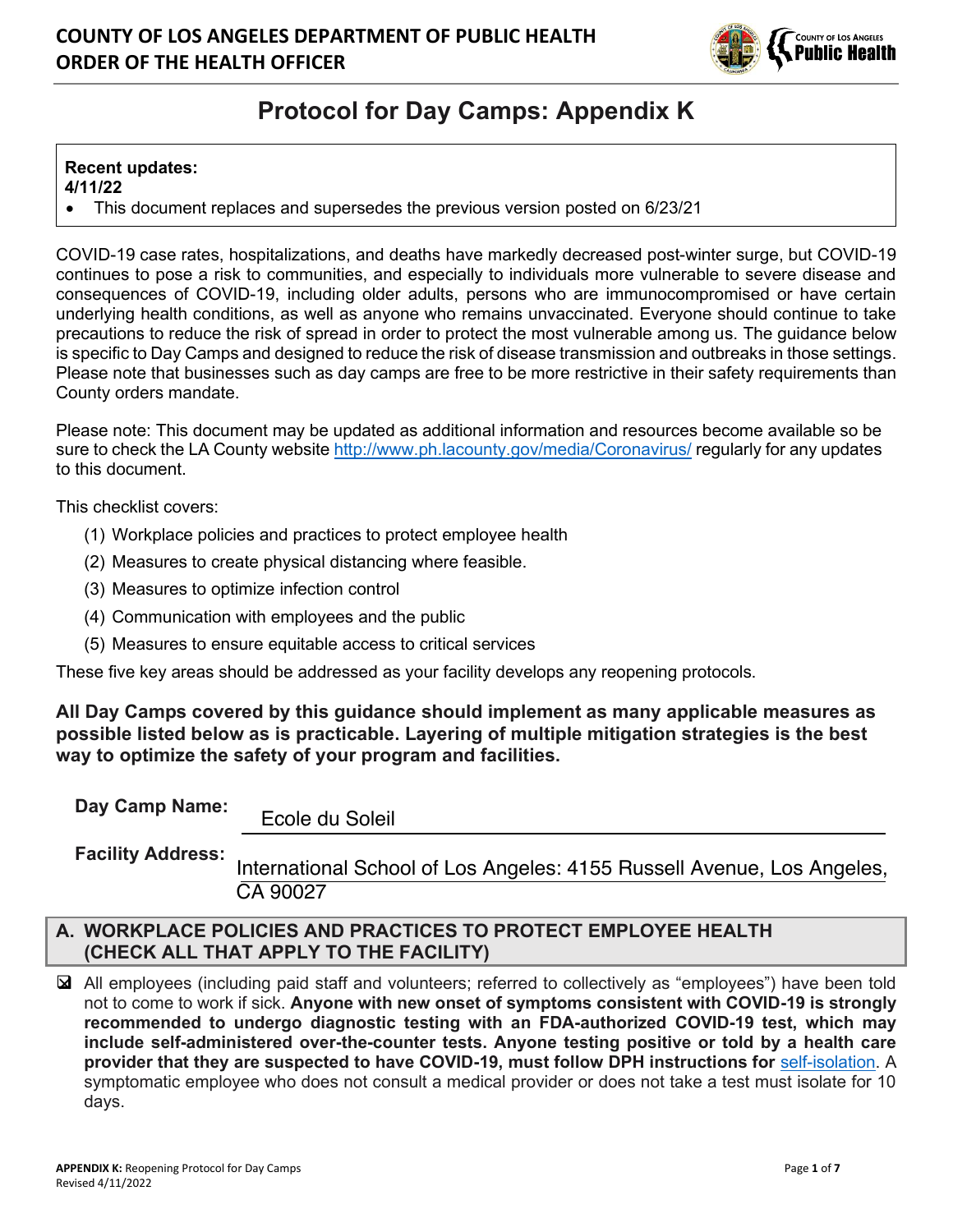

- ❑ Workplace leave policies have been reviewed and modified to ensure that employees are not penalized when they stay home due to illness.
- ❑ Strongly encourage all workers (paid employees and volunteers) to be up-to-date on COVID-19 vaccination and boosters.
- ❑ Employers who have employees working at the camp long term may consider developing a worker COVID-19 testing program offering weekly testing of all workers who may encounter other workers, support staff, or attendees. Testing workers not fully up-to date on their COVID-19 vaccination should be the priority.
- ❑ Upon being informed that one or more employees test positive, the employer has a plan or protocol in place to have the case(s) immediately isolate themselves and ensure that all employees that had a workplace exposure to the case(s) and are required to self-quarantine do not attend work until permitted to return per Public Health orders. See Responding to COVID-19 in the Workplace for further information. The employer's plan should consider a protocol for all exposed employees to have access to testing for COVID-19 for early identification of additional cases and to determine whether there have been additional workplace exposures, which may require additional COVID-19 control measures.
- ❑ Entry screenings are recommended before employees, other support persons, and visitors may enter the workspace. Cal/OSHA requires employers to develop and implement a process for screening employees for COVID-19 symptoms prior to entering the worksite. See DPH Entry Screening document for further details and options for screening. The camp may follow DPH guidance in Symptom Decision Pathways for Employees in TK-12 Schools for persons who screen positive for symptoms prior to entry to the workplace or while at the workplace. Screening should include a check-in concerning symptoms consistent with possible COVID-19 infection listed in the Decision Pathways and whether the individual is currently under isolation or quarantine orders or has a known exposure to someone infected with the COVID-19 virus. These checks can be done remotely before arrival or in person upon the employees' arrival.
- ❑ Day camps are required to notify the Department of Public Health of all individuals with confirmed COVID-19 who were on site at any point within the 14 days prior to the illness onset date. The illness onset date is the first date of COVID-19 symptoms, or the COVID-19 test date, whichever is earlier.
- ❑ Online reporting is the preferred method for notifying the Department of Public Health of COVID-19 exposures at the facility and can be done on a computer or mobile device with access to the secure web application: http://www.redcap.link/lacdph.educationsector.covidreport. If online reporting is not possible, reporting can be done manually by downloading and completing the COVID-19 Case and Contact Line List for the Education Sector and sending it to ACDC-Education@ph.lacounty.gov. All case notifications should be submitted within **1 business day** of being made aware of the case.
- $\boxtimes$  In the event that 3 or more COVID-19 cases are identified within the facility in a span of 14 days, the employer should immediately report this cluster to the Department of Public Health using the reporting method described above. The Department of Public Health will work with the day camp to determine whether the cluster is an outbreak that will require a public health outbreak investigation.
- ❑ **Requirement to provide upgraded masks to all camp employees** upon request: It is strongly recommended but not required that employees wear surgical-grade masks (also referred to as medical procedure masks) or higher-level PPE (e.g., KN95 or N95 respirator masks) indoors. For those wearing surgical masks, double masking, with a cloth face covering worn over the surgical mask, is recommended for enhanced protection Employers are required to provide, upon request, for voluntary use, well-fitting medical masks and respirators at no cost to their employees, who work indoors and have contact with others. Please note, that CAL/OSHA requires that employers provide respirators upon request for voluntary use to any unvaccinated employee who is working indoors or in shared vehicles.
- ❑ It is strongly recommended but not required that all employees wear masks at all times when indoors except when working alone in private offices with closed doors or when eating or drinking.
- ❑ It is recommended that occupancy be reduced and space between employees be maximized, as feasible, in any room or area used by multiple employees for meals and/or breaks. This can be achieved by: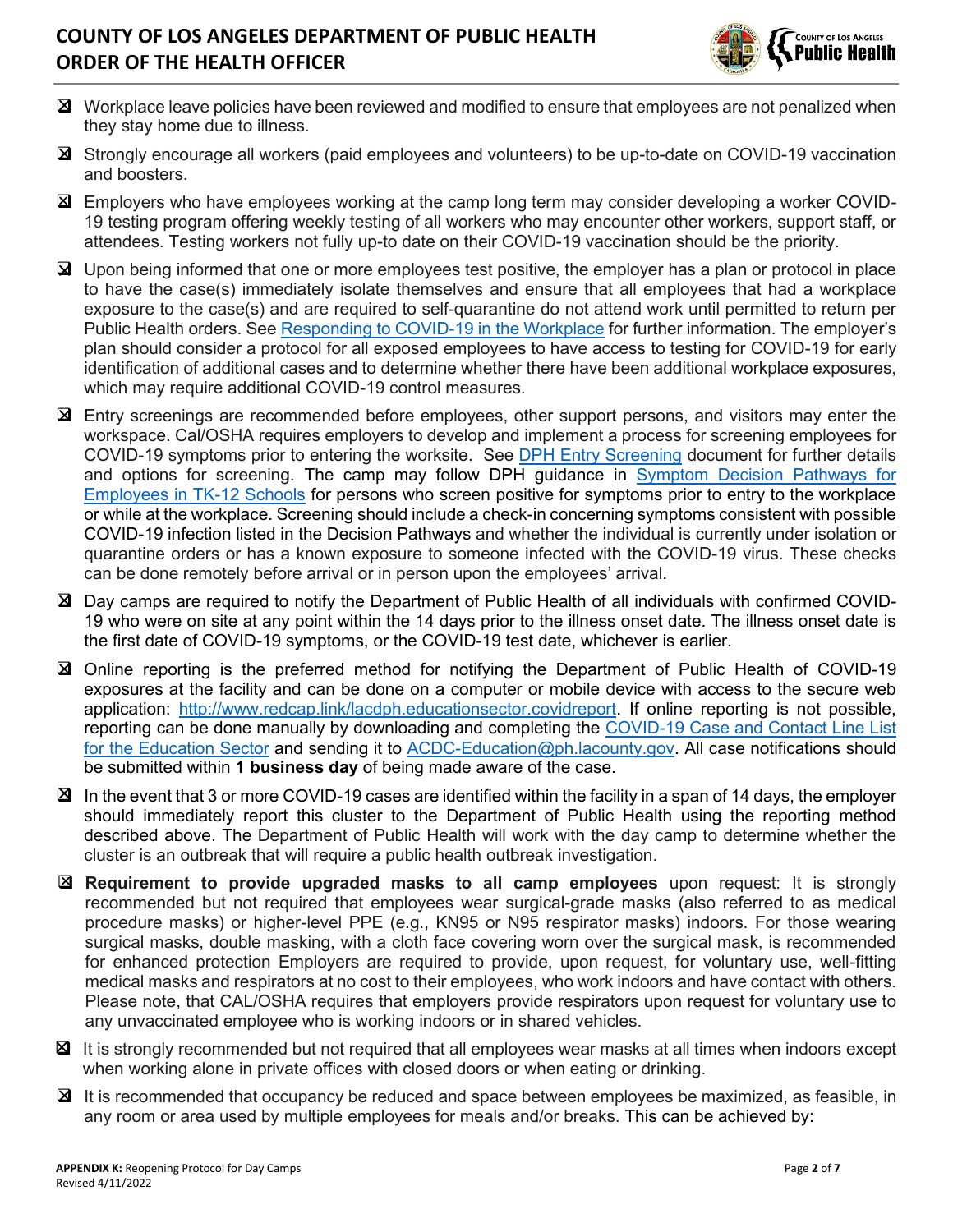

- o Posting a maximum occupancy that is consistent with enabling a distance of at least six feet between individuals in rooms or areas used for breaks; and
- o Staggering break or mealtimes to reduce occupancy in rooms or areas used for meals and breaks; and
- o Placing tables at least eight feet apart and assuring six feet between seats, removing or taping seats to reduce occupancy, placing markings on floors to assure distancing, and arranging seating in a way that minimizes face-to-face contact. Use of partitions between tables and seating may be considered as well but are not a substitute for reducing occupancy and creating physical distance.
- ❑ Restrooms and other common areas are cleaned frequently, but no less than once per day during operating hours, on the following schedule:
	- o Restrooms **\_\_\_\_\_\_\_At least once a day, at end of day.**
	- o Other \_\_\_\_\_\_\_\_\_\_\_\_\_\_\_\_\_\_\_\_\_\_\_\_\_\_\_\_\_\_\_\_\_\_\_\_\_\_\_\_\_\_\_\_\_\_\_\_\_\_\_\_\_\_\_\_\_\_\_\_\_\_\_\_\_
- ❑ Disinfectant and related supplies are available to employees at the following location(s):  $M$ an onice Main office
- $\Delta$  Hand sanitizer effective against COVID-19 is available to all employees at the following location(s):  $\blacksquare$  Iviain onice Main office
- ❑ Employees are reminded to wash their hands frequently.
- $\mathbb{Z}$  A copy of this protocol has been distributed to each employee.
- ❑ Monitor staff absenteeism and have a roster of trained back-up staff where available.
- ❑ All policies described in this checklist other than those related to terms of employment are applied to staff of delivery and any other companies who may be on the premises as third parties.
- ❑ Optional—Describe other measures: Masking required for 10 consecutive days indoors after close contact exposure.

Stable cohorts for camp groups not mixing indoors.

### **B. MEASURES TO CREATE PHYSICAL DISTANCING WHERE FEASIBLE**

### **ARRIVAL AND DEPARTURE**

- ❑ If transport vehicles (e.g., buses) are used by the Camp, drivers should practice all safety actions and protocols as indicated for other staff (e.g., hand hygiene, masks, and physical distancing).
	- o Masks are strongly recommended, but not required, for drivers and passengers.
	- o Keep all windows open as much as possible to maintain good ventilation. Avoid using recirculated air options while there are passengers in the vehicle; use the vehicle's vents to bring in fresh outside air.
- ❑ It is strongly recommended but not required that all campers, staff, and visitors aged 2 years and older wear masks indoors. Children aged 2 through 8 years should wear masks with adult supervision.
- ❑ Stagger arrival and drop off-times and locations, as feasible, to reduce crowding, without creating undue scheduling challenges for families.

### **RECREATIONAL SPACE**

❑ It is strongly recommended but not required that all visitors and campers wear upgraded masks indoors while at camp, except while swimming, napping, eating/drinking. At a minimum, masks should be well-fitting noncloth masks of multiple layers of non-woven material with a nose wire. (Cloth masks meeting ASTM standards for high filtration efficiency [ASTM F3502-level 2] also meet recommendations for upgraded masks.) See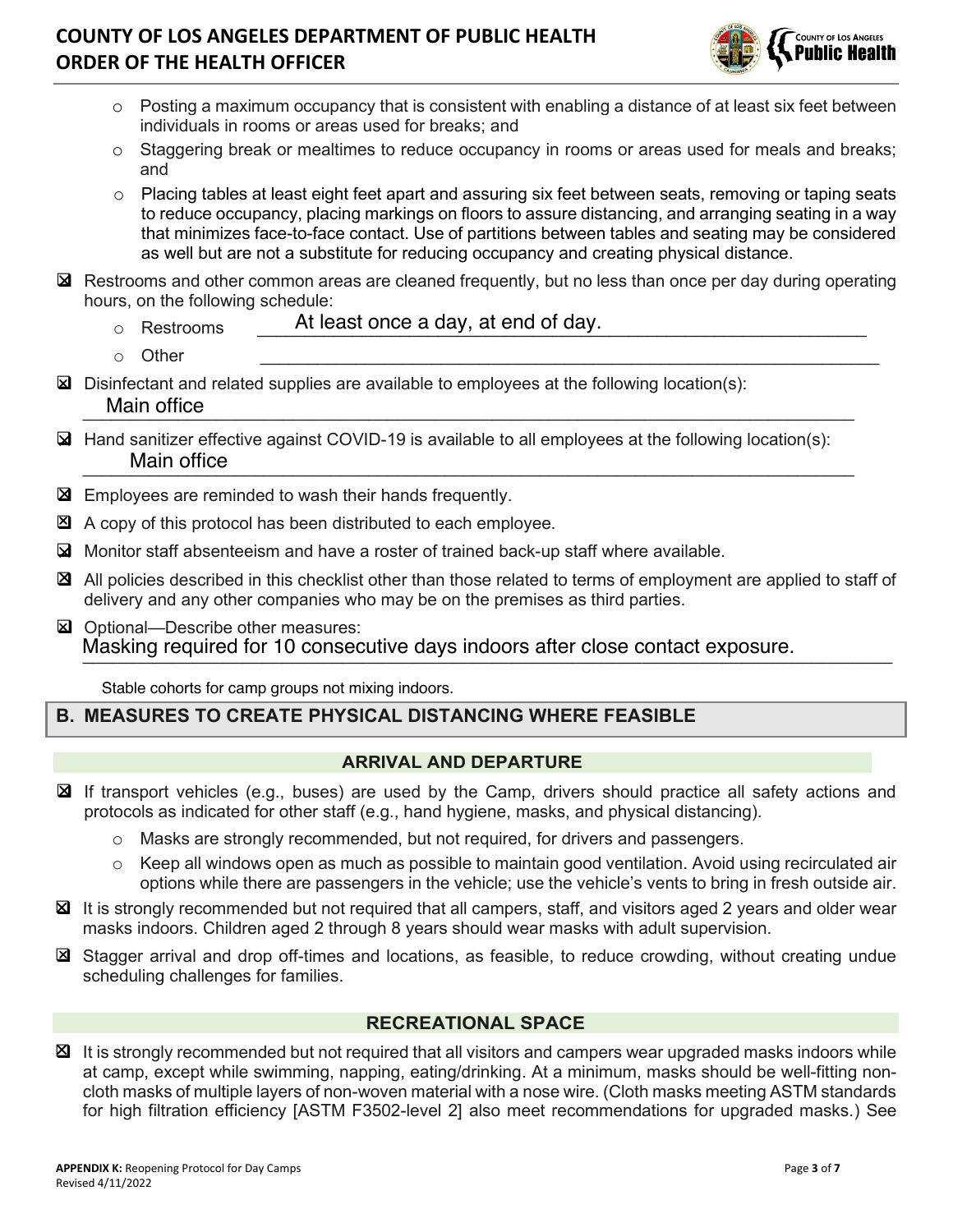

ph.lacounty.gov/masks for more information). This recommendation applies to all adults and to children 2 years of age and older. To support the safety of your employees, campers and visitors, consider making masks available to campers and visitors who request them and arrive without them.

- ❑ Maximize space between seating, desks, and bedding.
- ❑ Minimize presence of nonessential visitors and volunteers.
- ❑ Use alternative spaces as needed, including maximizing regular use of outdoor space, weather permitting, and the use of cafeterias and other large indoor spaces to allow physical distancing.
- ❑ For activities that generate respiratory droplets such as heavy exertion or singing, increase the distance between individuals to avoid crowding, and, when feasible, do these activities outside.
- ❑ Provide physical guides, such as tape on floors or sidewalks and signs on walls, to assist camp staff and attendees to avoid crowding when in lines and at other times (e.g., directional guides for creating "one-way routes" in hallways, dining areas).

#### **MEALS**

- ❑ As feasible, have attendees and camp staff eat meals and snacks outdoors or in well-ventilated spaces while maintaining physical distance as much as possible.
- ❑ If serving meals in an indoor communal dining area, it is recommended that measures be put in place to create physical distance and increase ventilation.

#### **C. MEASURES FOR INFECTION CONTROL**

- ❑ Designate a staff person (e.g., camp nurse or healthcare provider) to be responsible for responding to COVID-19 concerns. All camp staff and families should know who this person is and how to contact them. This individual should be trained to coordinate the documentation and tracking of possible exposures, in order to notify local health officials of all COVID-19 cases at the site within 1 business day of being notified of a case.
- ❑ Ensure adequate supplies to support healthy hygiene behaviors, including soap, tissues, no-touch trashcans and hand sanitizers with at least 60 percent ethyl alcohol for staff and those campers who can safely use hand sanitizer.
- ❑ Teach campers the following personal protective measures
	- o Washing hands regularly before and after eating; after coughing or sneezing; after being outside; and after using the restroom
	- o Avoid touching your eyes, nose, and mouth
	- o Cover coughs and sneezes
	- $\circ$  Use a tissue to wipe your nose and cough/sneeze inside a tissue or your elbow
- ❑ Consider routines enabling camp staff and campers to regularly wash their hands at staggered intervals.
- ❑ Campers and staff should wash their hands for 20 seconds with soap, rubbing thoroughly after application, and use paper towels (or single use cloth towels) to dry hands thoroughly.
- ❑ Staff should model and practice handwashing. For example, for younger campers, use bathroom time as an opportunity to reinforce healthy habits and monitor proper handwashing.
- ❑ Campers and staff should use hand sanitizer when handwashing is not practicable. Sanitizer must be rubbed into hands until completely dry. Note: frequent handwashing is more effective than the use of hand sanitizers, especially when hands are visibly dirty.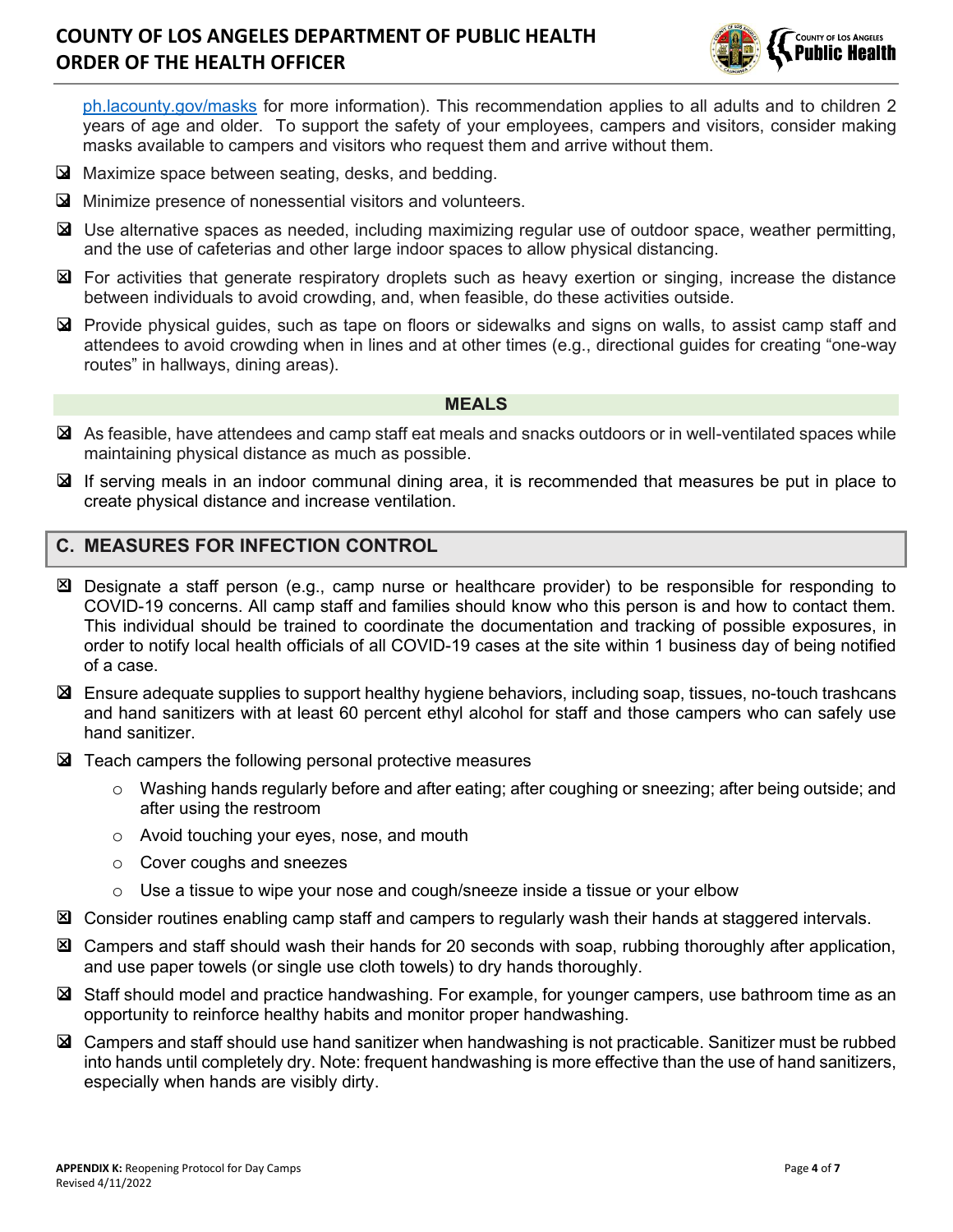

- ❑ Children under age 9 should use hand sanitizer under adult supervision. Call Poison Control if consumed: 1- 800-222-1222. Ethyl alcohol-based hand sanitizers are preferred and should be used when there is the potential of unsupervised use by children. Isopropyl hand sanitizers are more toxic and can be absorbed through the skin.
- ❑ Campers should be informed of the strong recommendation from Public Health to use masks in all indoor spaces when around others.
- ❑ Drinking fountains may be made available for use. To minimize the risk of Legionnaire's disease and other diseases associated with water, take steps to ensure that all water systems and features (e.g., drinking fountains, decorative fountains) are safe to use after a prolonged facility shutdown. This includes proper flushing and may require additional cleaning steps (including disinfection). Refer to CDC Guidance for Reopening Buildings After Prolonged Shutdown or Reduced Operation: https://www.cdc.gov/coronavirus/2019-ncov/php/building-water-system.html.
- ❑ Frequently touched surfaces such as door handles, light switches, sink handles, bathroom surfaces, tables, and surfaces in transportation vehicles should be cleaned routinely.
- ❑ When choosing cleaning products, use those approved for use against COVID-19 on the Environmental Protection Agency (EPA)-approved list "N" and follow product instructions. These products contain ingredients which are safer for individuals with asthma.
- ❑ Use disinfectants labeled to be effective against emerging viral pathogens, following label directions for appropriate dilution rates and contact times. Provide employees training on the hazards of the chemicals, manufacturer's directions, and Cal/OSHA requirements for safe use.
- ❑ Custodial staff with the responsibility of cleaning and disinfecting the site must be equipped with proper protective equipment, including gloves, eye protection, respiratory protection, and other appropriate protective equipment as required by the product instructions. All products must be kept out of children's reach and stored in a space with restricted access.
- ❑ When cleaning, air out the space before campers arrive; plan to do thorough cleanings when campers are not present. If using air conditioning, use the setting that brings in fresh air. Replace and check air filters and filtration systems to ensure optimal air quality.
- ❑ Follow CDPH Guidance on Ventilation of Indoor Environments for indoor spaces: https://www. cdph.ca.gov/Programs/CID/DCDC/Pages/COVID-19/Interim-Guidance-for-Ventilation-Filtration-and-Air-Quality-in-Indoor-Environments.aspx. Effective ventilation is one of the most important ways to mitigate transmission via small particles (aerosols).
- ❑ If opening windows poses a safety or health, consider alternate strategies for improving air flow such as maximizing central air filtration for HVAC systems (targeted filter rating of at least MERV 13).

#### **SCREEN CAMPERS**

- ❑ Train staff and educate campers and their families about when they should stay home and when they can return to camp. Actively encourage staff and campers who are sick to stay home.
- ❑ All attendees should be screened for COVID-19 symptoms, as well as a known recent close contact with a confirmed COVID case, prior to arrival at the camp drop off location or prior to entering the camp.
- ❑ The facility may follow DPH Decision Pathways for Symptoms in TK-12 Schools for persons who screen positive for symptoms prior to entry to the facility. Ask all individuals about COVID-19 symptoms within the last 24 hours and whether anyone in their home has had a COVID-19 positive test. Symptom checks are conducted before visitors may enter the facility. Checks should include a check-in concerning symptoms consistent with possible COVID-19 infection listed in the Decision Pathways. These checks can be done in person or through alternative methods such as on-line check in systems or through signage posted at the entrance to the facility stating that visitors with these symptoms should not enter the premises.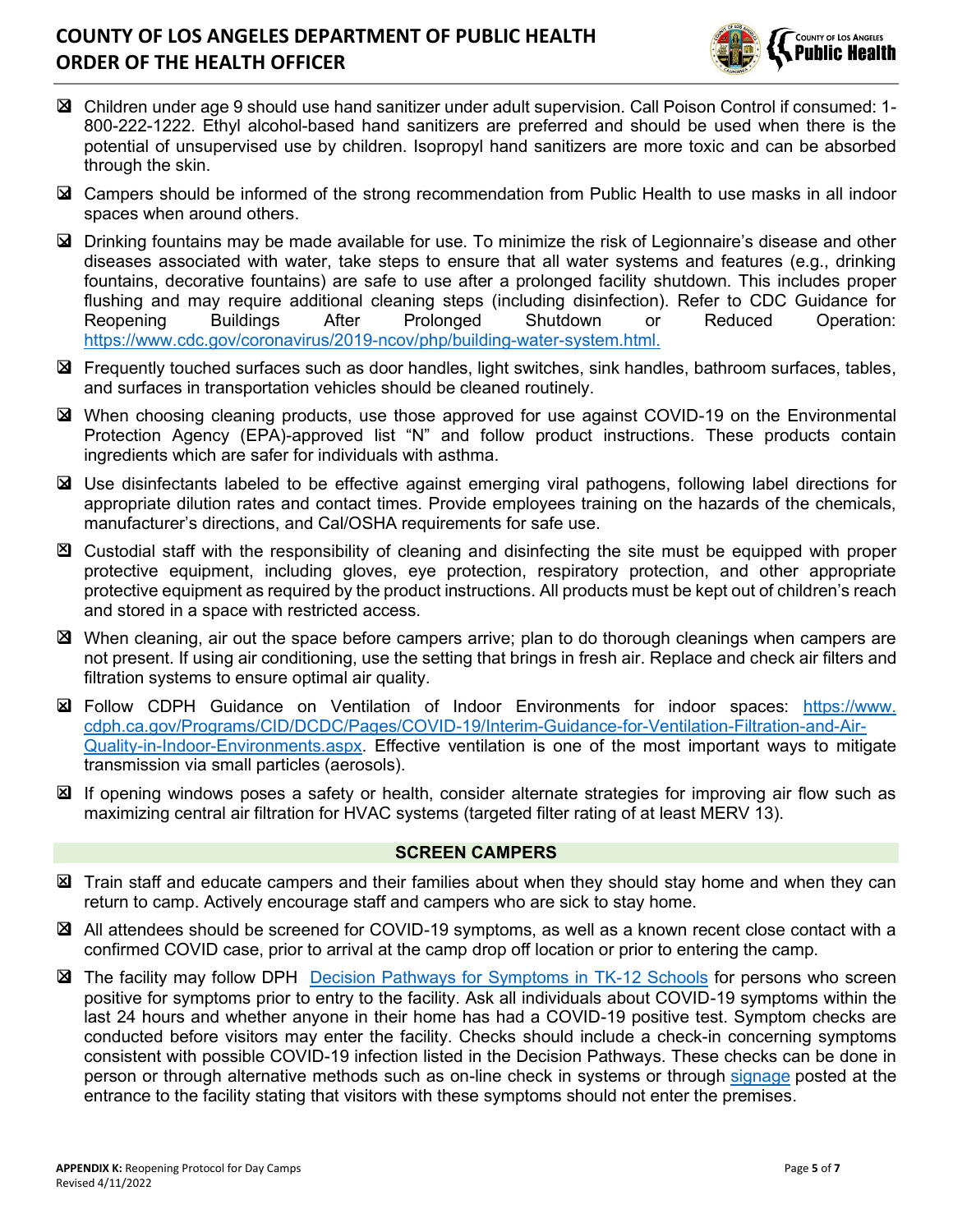

- ❑ Exclude any child, parent, caregiver or staff showing symptoms consistent with COVID-19 infection, or with a known exposure to an individual confirmed to have COVID-19.
- ❑ Monitor staff and campers throughout the day for signs of illness; send home campers and staff with symptoms consistent with COVID-19 infection. Send persons to the appropriate medical facility rather than their home if necessary.
- ❑ Consider requiring or recommending weekly COVID-19 testing for attendees and staff during the period they are attending or working at the camp. Over-the-counter (OTC) self-testing is acceptable. Results of OTC tests communicated via self-report are acceptable even if independent verification is not available.
	- o Please Note: Screening testing is not recommended for persons who have recovered from laboratory confirmed COVID-19 within the past 90 days and are asymptomatic.

#### **IF STAFF OR CAMPERS BECOME ILL**

- ❑ Identify an isolation room or area to separate anyone who exhibits symptoms of COVID-19. A shady outdoor space where the ill person can maintain distance from others while they wait to be picked up for transport home is an excellent option.
- ❑ Ensure they are wearing a surgical mask if they are over the age of 2 and do not have problems putting on or removing the mask or have issues breathing with the mask on.
- ❑ The campers or staff exhibiting symptoms should remain in the isolation room or area until they can be transported home or to a healthcare facility, as soon as practicable.
- ❑ Establish procedures for safely transporting anyone sick to their home or to a healthcare facility, as appropriate. Call 9-1-1 without delay if the individual develops persistent pain or pressure in the chest, confusion, or bluish lips or face.
- ❑ Advise sick staff members and campers not to return until they have met the criteria to return to the camp site as outlined in the Decision Pathways for symptomatic persons.
- ❑ Upon being informed that a staff member or camper tests positive for COVID-19, the facility is required to instruct the infected person to isolate themselves at home and to notify all persons at the camp who were exposed to the infected person. Exposure management may differ for individuals depending on such things as vaccination status or recent recovery from prior COVID-19 infection. See public health guidance on isolation (http://ph.lacounty.gov/covidisolation and quarantine (http://ph.lacounty.gov/covidquarantine/) for additional details.
- ❑ For more details refer to DPH guidance on Quarantine and Employees with COVID-19 Guidance for Return to Work.
- ❑ Facilities are required to notify the Department of Public Health of all staff and campers with confirmed COVID-19 who had been at the site at any point within the 14 days prior to becoming ill. Secure online reporting is the preferred method for notifying the Department of Public Health of all COVID-19 exposures at the facility and can be done on a computer or mobile device with access to the secure web application: redcap. If online reporting is not possible, reporting can be done manually by downloading and completing the COVID-19 Case and Contact Line List for the Education Sector and sending it to ACDC-Education@ph.lacounty.gov. All case notifications should be submitted within 1 business day of being notified of the case. In the event that 3 or more positive COVID-19 cases are identified in a 14-day period, immediately notify local health officials using the report method described above. The Department of Public Health will work with the school to determine whether the cluster is an outbreak that will require a public health investigation. Camps operators may refer to the Exposure Management Plan for TK-12 Schools for detailed requirements and recommendations around reporting and notifications.
- ❑ Close off indoor spaces used by any sick person and do not reopen for use before cleaning and disinfection. If possible, wait 24 hours before cleaning and disinfecting the area.